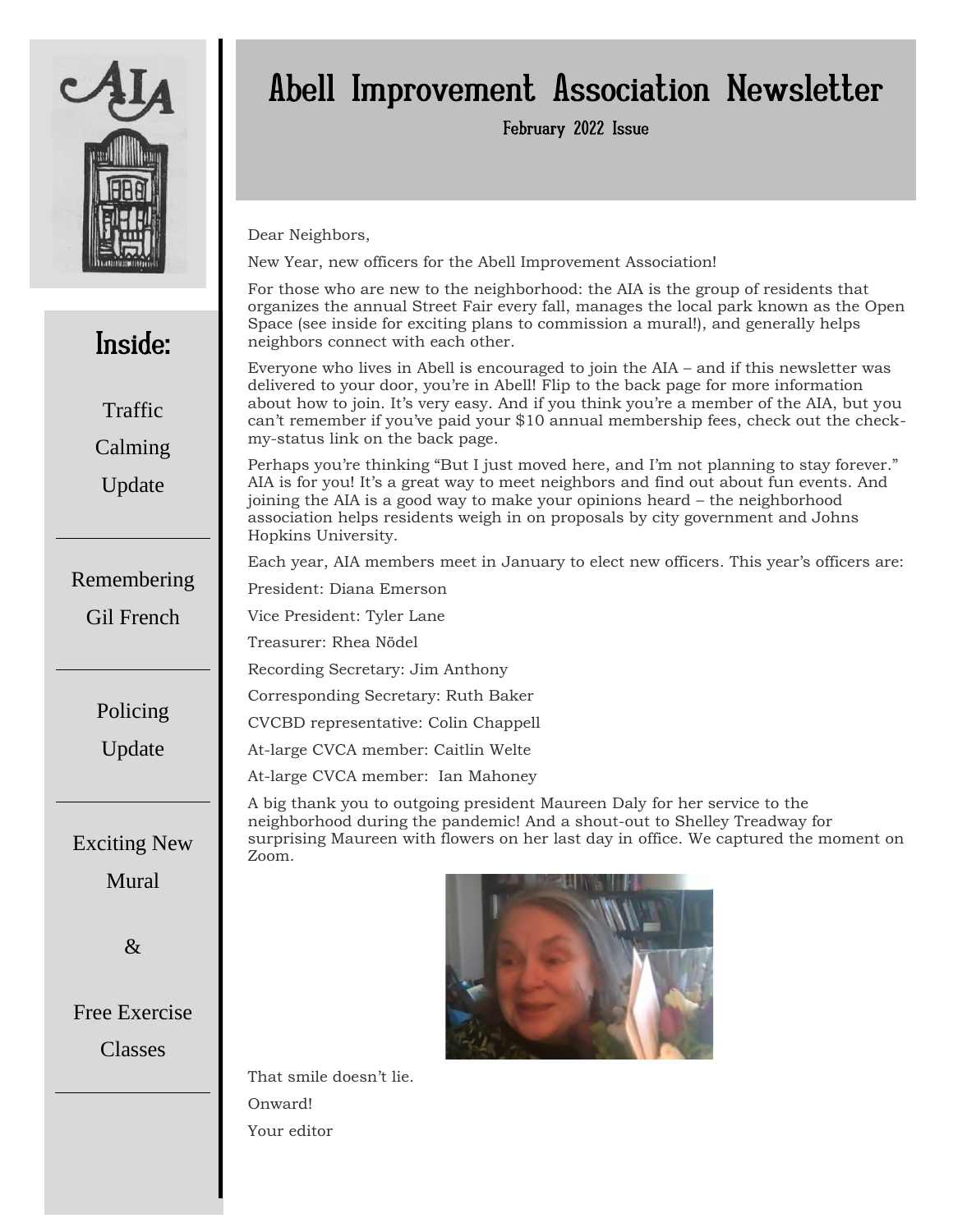## Traffic Calming Update

The neighborhood traffic calming committee is making slow-but-steady progress. They helped orchestrate the repair of the little pieces of white plastic sticking out of the ground at the intersection of 19th Street and St. Paul and Howard and 28<sup>th</sup> Street. Those bollards help slow people down.

In the next few months, the lights on  $28<sup>th</sup>$  and  $29<sup>th</sup>$  will be retimed to slow traffic. And the committee is also working on a strategy to make Barclay Street safer for pedestrians.

In February, the Department of Transportation also published a new potential policy about how they'll use both risk and equity to prioritize where traffic calming will go, and who has to sign off. Everyone can weigh in! Check it out at: https://bit.ly/3sC6

If you'd like to get involved in local traffic calming efforts, get in touch with Jennifer Libby Weeks: Jenniferlibbyweeks@gmail.com.

# We're Getting A Mural!

The Abell Improvement Association would like to have a mural on the wall in the Open Space on 32nd Street. The deadline for artists to submit proposals was February 18th. AIA has already received multiple proposals, and neighbors will have a chance to weigh in on which one gets selected.

Contact Tyler Lane at lane.tyler@gmail.com to be part of the artist selection process. Artist selection to be announced March 4, 202

For more details about the project, check out: [https://bit.ly/3GFG51K](about:blank)



### Opposition to Proposed Hopkins Police Department

In January 2019, AIA members voted overwhelmingly to oppose the Johns Hopkins Police Department (JHPD), a private armed police force that could patrol our neighborhood. The new Johns Hopkins University Vice-President for Public Safety, Dr. Branville Bard, stated that he intends to develop and implement JHPD.

In November, AIA members voted to ask President Daniels to halt further development of JHPD.

In January, AIA sent that letter to Daniels jointly with four other neighborhood associations: Greater Remington, Harwood, Old Goucher, and Waverly Improvement.

President Daniels must get permission from Baltimore Police Commissioner Harrison to start the Johns Hopkins Police Department by signing a Memorandum of Understanding (MOU). At the January membership meeting, AIA members voted to send a letter to Harrison asking him not to sign an MOU.

If you would like to join the AIA Committee to Oppose JHPD, get slides to one of our presentations to AIA members, or have suggestions for ways to oppose JHPD, please contact Emil Volcheck at volcheck@acm.org or text/call (443) 791-9910.

The next membership meeting for the Abell Improvement Association will be Wednesday, April 20 from 6:30-8 p.m. Check the AIA Facebook page, website and community message boards for details.



Meet Dobby, the AIA Membership Animal

Check out the back page for a message from Dobby!

Have you explored Abell's [website?](about:blank) We have information about upcoming [events,](about:blank) neighborhood [resources,](about:blank) and also [galleries](about:blank) from recent community gatherings, to name a few. Check it out! www.abellimprovement.org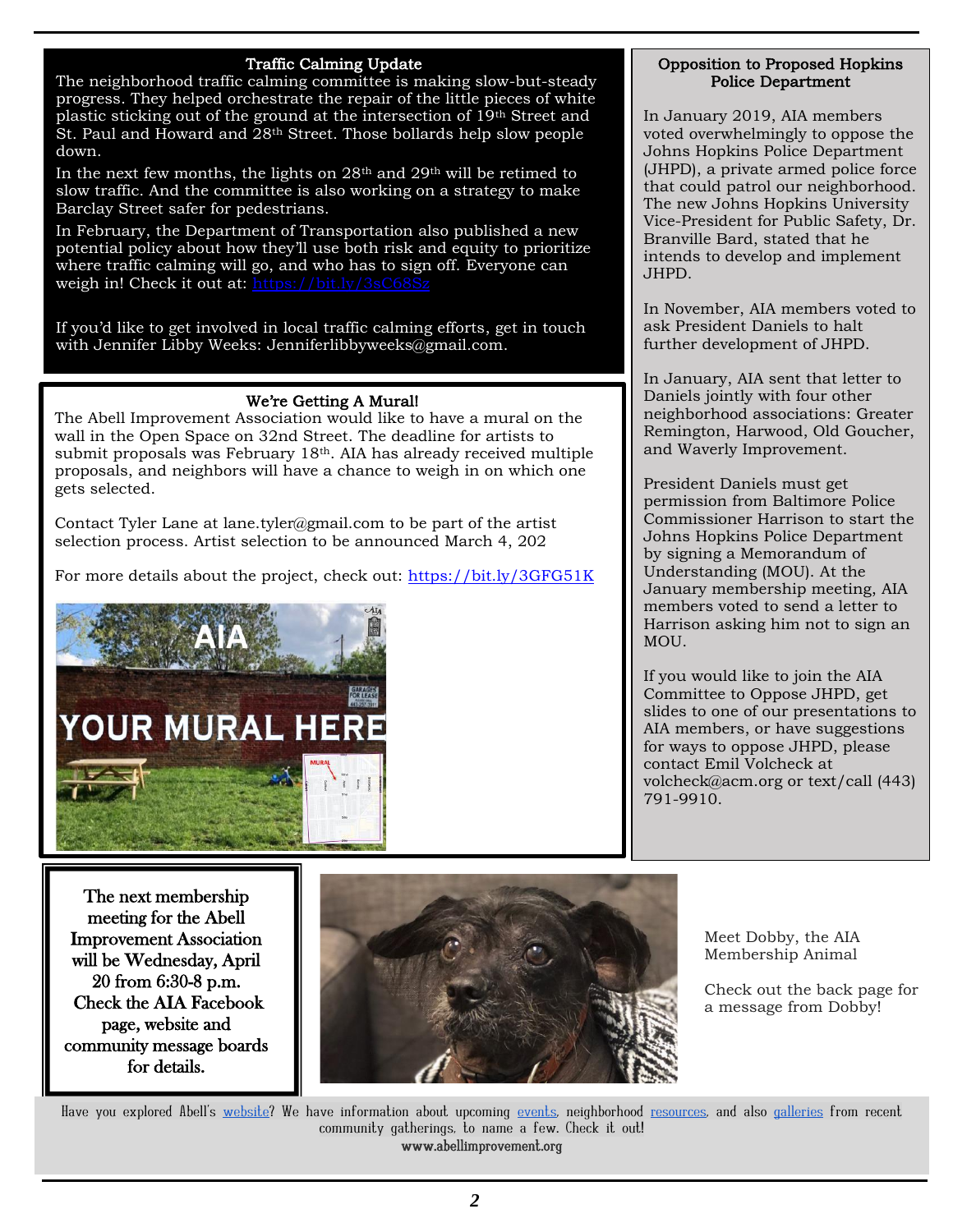### **Developments: New, Old, Welcome and Not**

The area around Abell is getting a few new businesses and buildings! Some are more welcome than others. A quick update:

- Red Emma's Bookstore is moving forward with the renovation of its buildings at the intersection of 32nd and Greenmount. Red Emma's worker-owners say they hope to have a limited coffee shop/bookstore open later this spring or early this summer. The full store, with community space, will open later this year.
- A *Dollar General* store is planned for Greenmount Ave across from Pete's Grill, over the objections of many Abell neighbors who feel that the neighborhood deserves a store that is less exploitative of both workers and patrons. The property owner signed a 10-year lease with Dollar General. There will be a meeting to talk about a memo of understanding between the store and the neighborhood. Watch AIA Facebook, website and community sandwich boards for details.
- Saint Paul Street: the buildings currently occupied by Street Market and Bank of America are slated for redevelopment, with apartments on top and commercial space on the first floor. There is also a proposal to rezone part of the block between 33rd and 34th to accommodate more commercial space. The diagram to the right shows the new "PUD" boundary.



٦



Longtime Abell resident Francis G. "Gil" French died in January of complications from COVID-19. He was 91.

Gil lived on Guilford Avenue for many years. He led the math department at Baltimore City College, his alma mater. Early in his career, he worked on curriculum development for both math and computing courses for the Baltimore City Schools.

Gil also sang in the Handel Choir for nearly 40 years, and was an active part of Abell civic life. He served as president of the Charles Village Civic Association multiple times. His neighbors remember him as a friendly and kind local leader who loved music and was generous with his time, supporting young teachers, musicians and neighbors alike.

# Recycling Updates

Hallelujah we got new recycling bins! They are large and blue and you can't miss them.

If you have old recycling bins, you can… recycle them! Just put the old ones into the new one. Or, you can use them as planters. They have handy holes in the bottom.

Recycling is currently on an everyother-week schedule due to COVID staffing shortages.

You can take extra recycling to the dump at Sisson Street. On off-weeks, you can take recycling to the back parking lot at Mervo High School (off Tivoli Street).

# CVCBD update Police Consent Decree Update

The Baltimore Police Department is entering its fifth year under a  $\ddot{}$  department. The agreement is called the '  $h$ residents have the right to weigh in on how it's going. RZ5KVV52I WZOvNichaC6siW\_NUWwdBdogXAoZ1e1o7uVSQ/viewform?u<br>Your neighbor Miller Roberts of Harwood represents the Northern Four ineighbor miner Roberts of Harwood represents the Northern<br>District as a civilian liaison for the team that monitors how the consent decree is working. He wants everyone to know that a draft iDepartment has been released and is open for public comment. federal agreement meant to fix systemic illegalities within the department. The agreement is called the "consent decree," and all residents have the right to weigh in on how it's going. of the Fifth Year Monitoring Plan for the Baltimore Police

iDo you have thoughts on how the BPD conducts itself? Weigh in iii. Responses were very traffic-centric for public safety. here: [https://www.bpdmonitor.com/fifth-year-monitoring-plan](about:blank) Or, get in touch directly with Miller at ngs that were happening a[miller.roberts@bpdmonitor.com.](about:blank) He also holds a weekly Zoom www.webex.com, Click "Join Meeting", Enter the meeting ID: 1320 992 4785, Password Northern20, or join by phone: dial 408-418-19388, enter 132 992 4785#connecting people to resources that actually exist. (Kristina Williams, Kristina@charlesvillage.org) "office hour" on Thursdays from 6-7pm. To join, go to